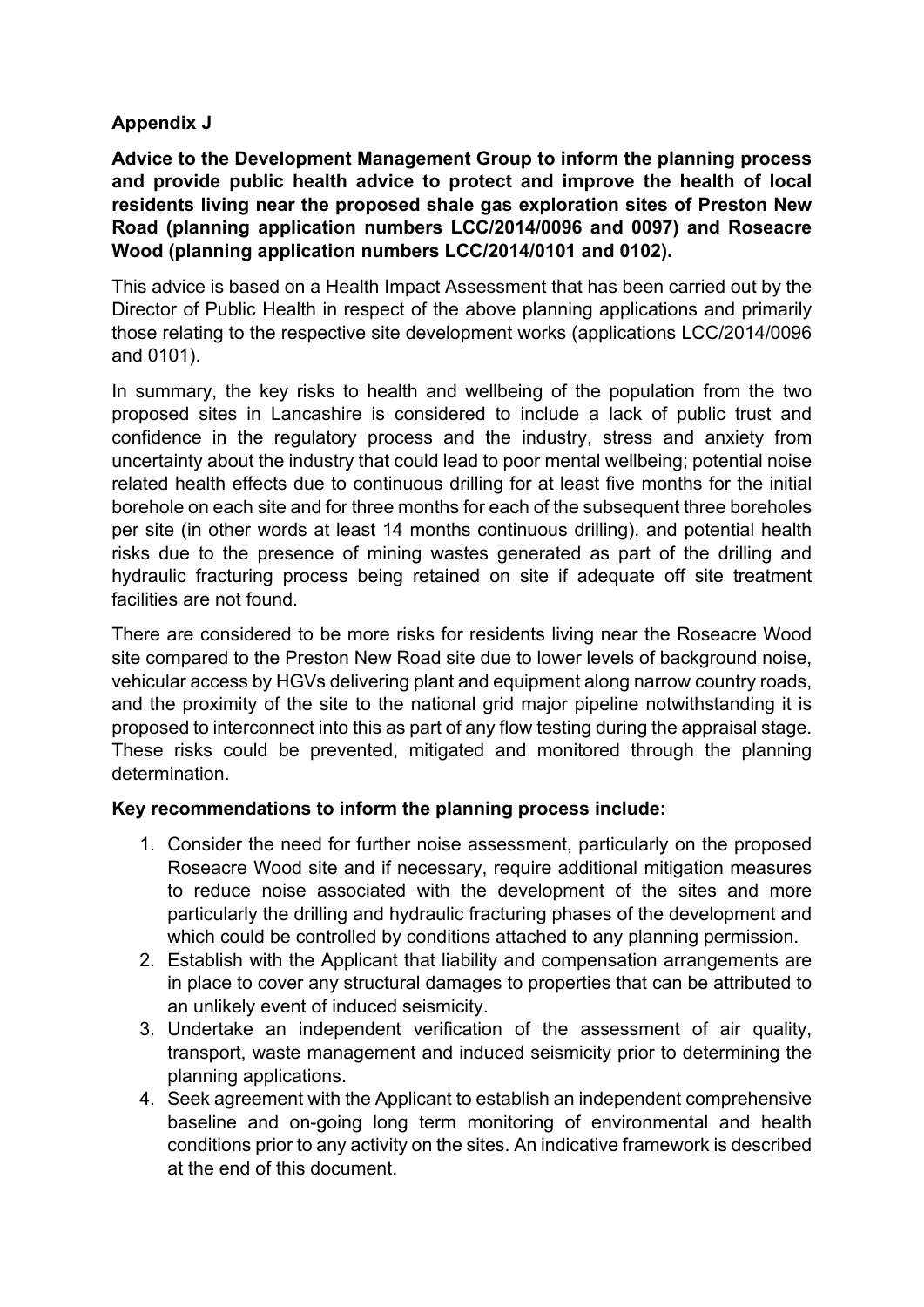- 5. The Director of Public Health should be informed of the results of the measurements and any breaches to the planning condition or environmental permit.
- 6. Consider the need to seek further clarification from the Applicant that the cumulative impacts of the operations from the flare, generators, vehicles and drilling will not exceed the national air quality objective thresholds, particularly for PM  $_{10}$ , 24 hour mean levels.
- 7. As part of either the planning or permitting process, the Applicant should be required to submit regular data on the ambient air quality on site measuring all the common air pollutants relevant to the activity and report them regularly. PM 10 and PM2.5 should be reported separately.
- 8. The Roseacre Wood site is within 55m of a National Grid gas transmission pipeline. Interconnections into national transmission pipelines are proposed at both sites. Advice should be sought and an assessment undertaken as to whether the nearby gas transmission pipelines are considered to be a major hazard.
- 9. Any extended flow testing provided for by any planning permissions should be aligned with the permits to be issued by the Environment Agency.
- 10.An assessment of light pollution as part of the site operations should be carried out, and if there are likely to be significant impacts associated with light pollution from the sites that cannot be mitigated or controlled, the Applicant should be requested to consider the opportunity to offer to fit blackout blinds to those homes most likely to be affected.
- 11.Further clarification or new information on the occurrence and magnitude of equipment likely to be contaminated with radioactive waste and how such waste would be managed on the site and disposed of should be sought.
- 12.Should planning permission be granted, it should be a pre requisite that no activity can start until the onsite and offsite waste treatment capacity is defined.
- 13.Further clarification should be sought that any specific risks due to using the MoD site for accessing the Roseacre Wood site have been addressed before any planning permission is granted.
- 14.A full assessment of the impacts of additional traffic associated with the proposals on road safety should be carried out and appropriate traffic management options considered to address the public concerns, particularly in respect of the Roseacre Wood site.
- 15. Should planning permission be granted, provision should be made with the Applicant to maintain road safety, particularly on the access routes to Roseacre Wood site and road safety and any related incidents on the access to both the sites should be monitored.
- 16.In the event planning permissions are granted, any breach of planning conditions should be reported to the Director of Public Health so that necessary steps can be taken in protecting and improving the health of local communities from issues arising due to the alleged or identified breaches of planning control.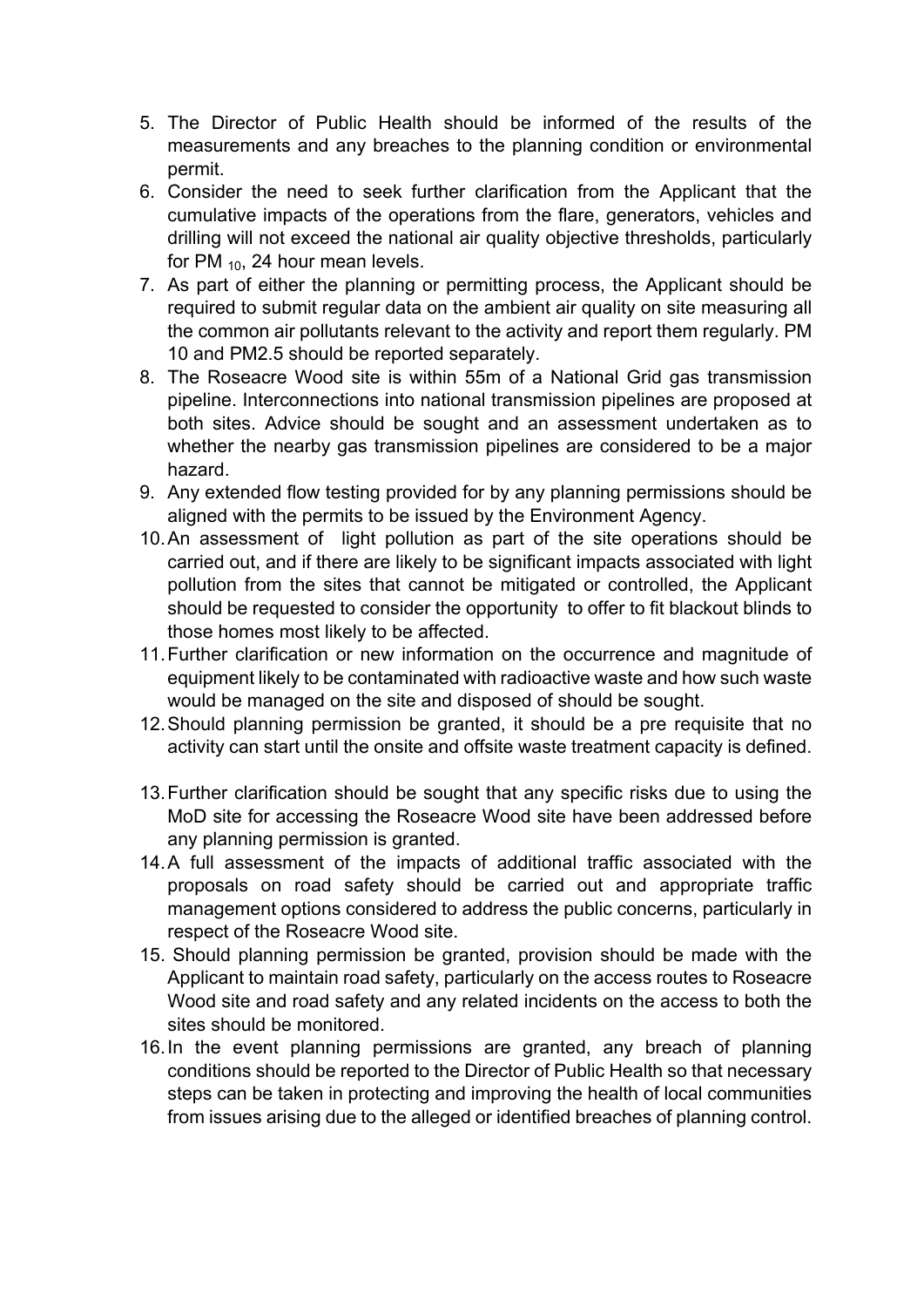#### **Indicative framework for long term monitoring of environmental and health conditions**

#### **1. Context**

It is understood that a range of data will be collected by the operator and reported to the regulatory authorities, particularly the EA. What this will constitute is not available to LCC's public health department until the environment permit, planning condition and environmental operating standards are agreed. This document is written with that gap in knowledge.

Following the Applicant's surrender of the permit to the EA (who must be satisfied that environmental conditions are acceptable and will remain so before accepting the surrender), current practice suggests there will not be a requirement for long term monitoring of the environment in and around the restored sites of former wells..

Establishing a shale gas monitoring unit in Lancashire as an independent source of reliable information will help with the understanding of any environment and health impacts and the communication of risks to the local communities. It will also support the development of future policy and practice of shale gas extraction.

#### **2. Aim**

To establish an independent, reliable, single source of local information on shale gas exploration in Lancashire.

### **2.1 Objectives**

- To develop a framework to establish a baseline and ongoing monitoring of environmental and health conditions

- To support risk communication and reassurance to local communities on the safety and impacts of shale gas activities in Lancashire.

The governance and management of the shale gas observatory should be determined in consultation with various stakeholders including the local communities, the industry, and the regulatory agencies.

# **3. The framework for data collection**

It is expected that most of the data will be collected under the existing regulatory regime. Hence, the focus should be collating the data in one place with independent verification, analysis and communication of risks to the public in a transparent, reliable and proportionate manner.

Both qualitative and quantitative methods of data collections should be used. It is anticipated that the data collection will start prior to any activities beginning if the applications are approved. It will mainly focus on the geographical area affected by the two planning applications. This is currently understood to be approximately a 2 kilometres radius from the proposed location of the well pads.